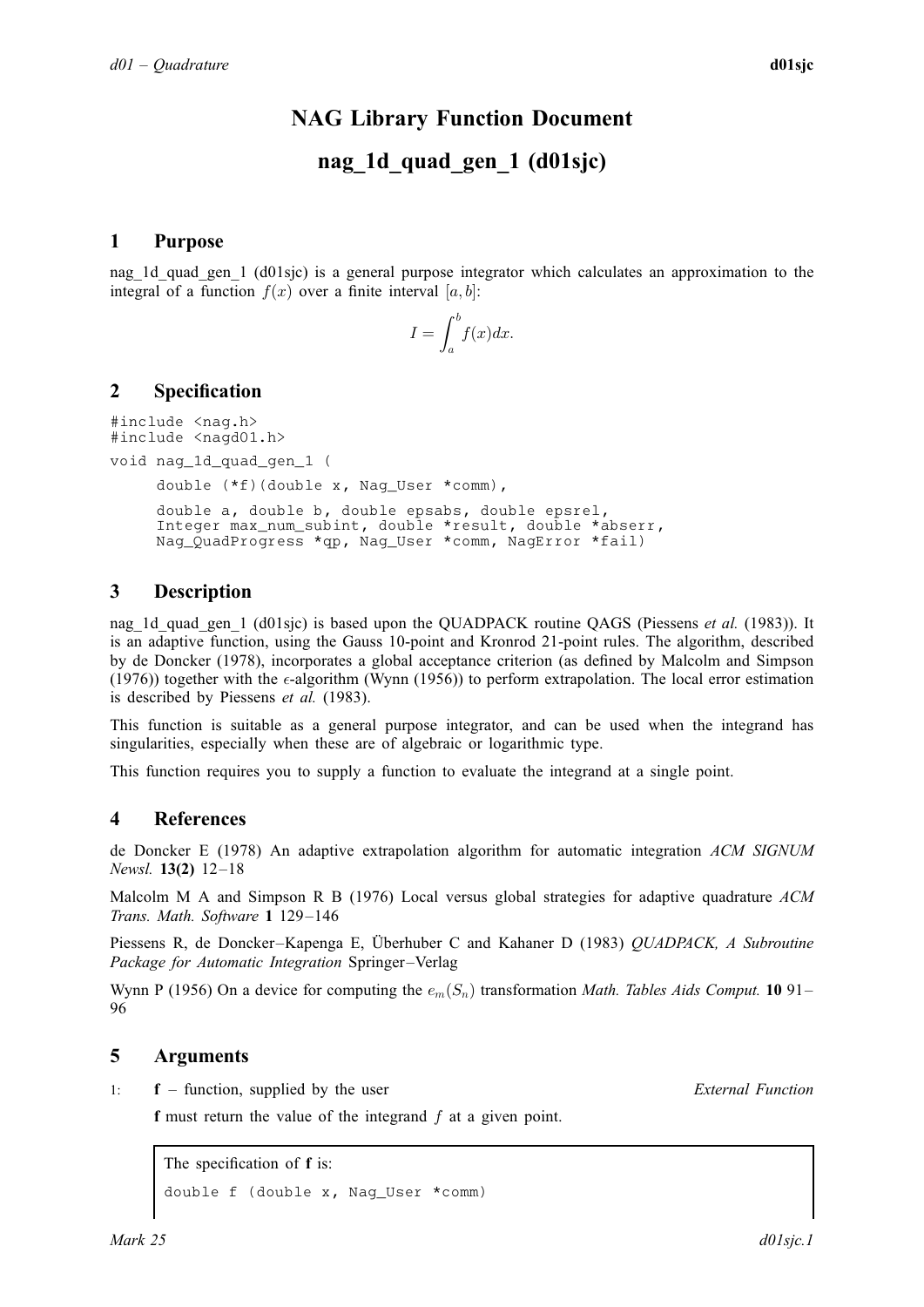<span id="page-1-0"></span>

| 1: | $x -$ double                                                                                                                                           | Input |  |
|----|--------------------------------------------------------------------------------------------------------------------------------------------------------|-------|--|
|    | On entry: the point at which the integrand $f$ must be evaluated.                                                                                      |       |  |
| 2: | comm – Nag User $*$<br>Pointer to a structure of type Nag User with the following member:                                                              |       |  |
|    | $\mathbf{p}$ – Pointer                                                                                                                                 |       |  |
|    | <i>On entry/exit:</i> the pointer <b>comm</b> $\rightarrow$ <b>f</b> $\rightarrow$ <b>p</b> should be cast to the required type, e.g.,                 |       |  |
|    | struct user *s = (struct user *)comm $\rightarrow$ p, to obtain the original<br>object's address with appropriate type. (See the argument comm below.) |       |  |

#### 2:  $\mathbf{a}$  – double Input

On entry: the lower limit of integration, a.

- $3:$  **b** double Input
	- On entry: the upper limit of integration, b. It is not necessary that  $a < b$ .
- 4: **epsabs** double Input

On entry: the absolute accuracy required. If epsabs is negative, the absolute value is used. See [Section 7](#page-3-0).

#### 5: **epsrel** – double *Input*

On entry: the relative accuracy required. If **epsrel** is negative, the absolute value is used. See [Section 7](#page-3-0).

#### 6: **max\_num\_subint** – Integer Input

On entry: the upper bound on the number of sub-intervals into which the interval of integration may be divided by the function. The more difficult the integrand, the larger max num subint should be.

Constraint:  $max_number \geq 1$ .

#### 7: result – double \* Output

On exit: the approximation to the integral  $I$ .

### 8: **abserr** – double \* Output

On exit: an estimate of the modulus of the absolute error, which should be an upper bound for  $|I - \text{result}|$ .

## 9: qp – Nag\_QuadProgress \*

Pointer to structure of type Nag\_QuadProgress with the following members:

#### num subint – Integer  $Output$

On exit: the actual number of sub-intervals used.

## fun count – Integer  $Output$

On exit: the number of function evaluations performed by nag\_1d\_quad\_gen\_1 (d01sjc).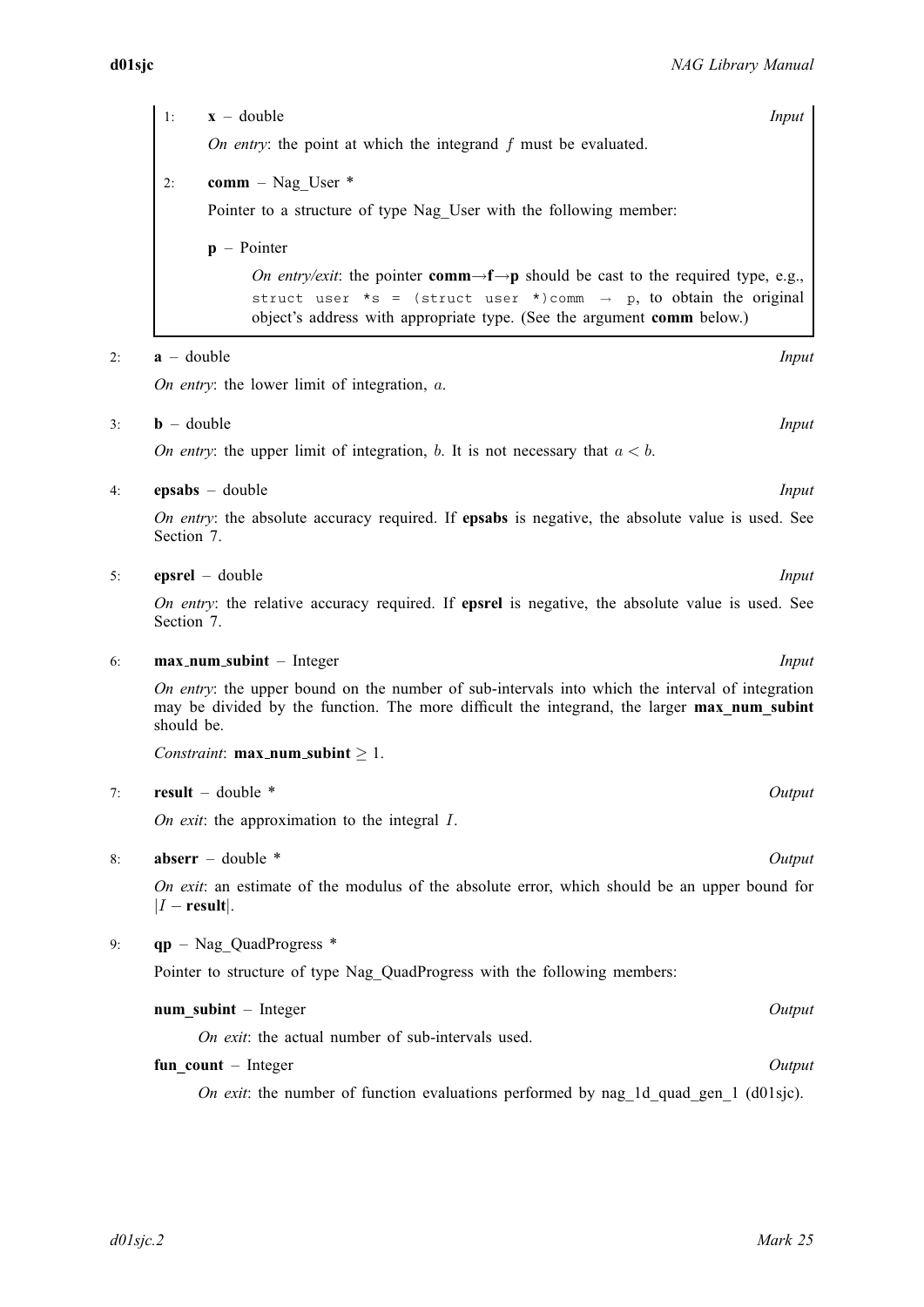<span id="page-2-0"></span>

| sub int beg pts $-$ double $*$ | Output |
|--------------------------------|--------|
| sub int end pts $-$ double $*$ | Output |
| sub int result $-$ double $*$  | Output |
| sub int error $-$ double $*$   | Output |

On exit: these pointers are allocated memory internally with **max** num subint elements. If an error exit other than NE\_INT\_ARG\_LT or NE\_ALLOC\_FAIL occurs, these arrays will contain information which may be useful. For details, see [Section 9.](#page-3-0)

Before a subsequent call to nag\_1d\_quad\_gen\_1  $(d01\text{ s})$  is made, or when the information contained in these arrays is no longer useful, you should free the storage allocated by these pointers using the NAG macro NAG\_FREE.

10: **comm** – Nag User  $*$ 

Pointer to a structure of type Nag\_User with the following member:

 $\mathbf{p}$  – Pointer

On entry/exit: the pointer comm $\rightarrow p$ , of type Pointer, allows you to communicate information to and from [f](#page-0-0)(). An object of the required type should be declared, e.g., a structure, and its address assigned to the pointer comm $\rightarrow$ p by means of a cast to Pointer in the calling program, e.g., comm.p =  $(Pointer)$ &s. The type Pointer is void \*.

## 11: fail – NagError \* Input/Output

The NAG error argument (see Section 3.6 in the Essential Introduction).

## 6 Error Indicators and Warnings

## NE\_ALLOC\_FAIL

Dynamic memory allocation failed.

## NE\_INT\_ARG\_LT

On entry, max num [subint](#page-1-0) must not be less than 1: max num subint  $= \langle value \rangle$ .

## NE\_QUAD\_BAD\_SUBDIV

Extremely bad integrand behaviour occurs around the sub-interval  $(\langle value \rangle, \langle value \rangle)$ . The same advice applies as in the case of NE\_QUAD\_MAX\_SUBDIV.

## NE\_QUAD\_MAX\_SUBDIV

The maximum number of subdivisions has been reached: **max\_num\_[subint](#page-1-0)** =  $\langle value \rangle$ .

The maximum number of subdivisions has been reached without the accuracy requirements being achieved. Look at the integrand in order to determine the integration difficulties. If the position of a local difficulty within the interval can be determined (e.g., a singularity of the integrand or its derivative, a peak, a discontinuity, etc.) you will probably gain from splitting up the interval at this point and calling the integrator on the sub-intervals. If necessary, another integrator, which is designed for handling the type of difficulty involved, must be used. Alternatively, consider relaxing the accuracy requirements specified by [epsabs](#page-1-0) and [epsrel](#page-1-0), or increasing the value of [max\\_num\\_subint](#page-1-0).

## NE\_QUAD\_NO\_CONV

The integral is probably divergent or slowly convergent. Please note that divergence can occur with any error exit other than NE\_INT\_ARG\_LT and NE\_ALLOC\_FAIL.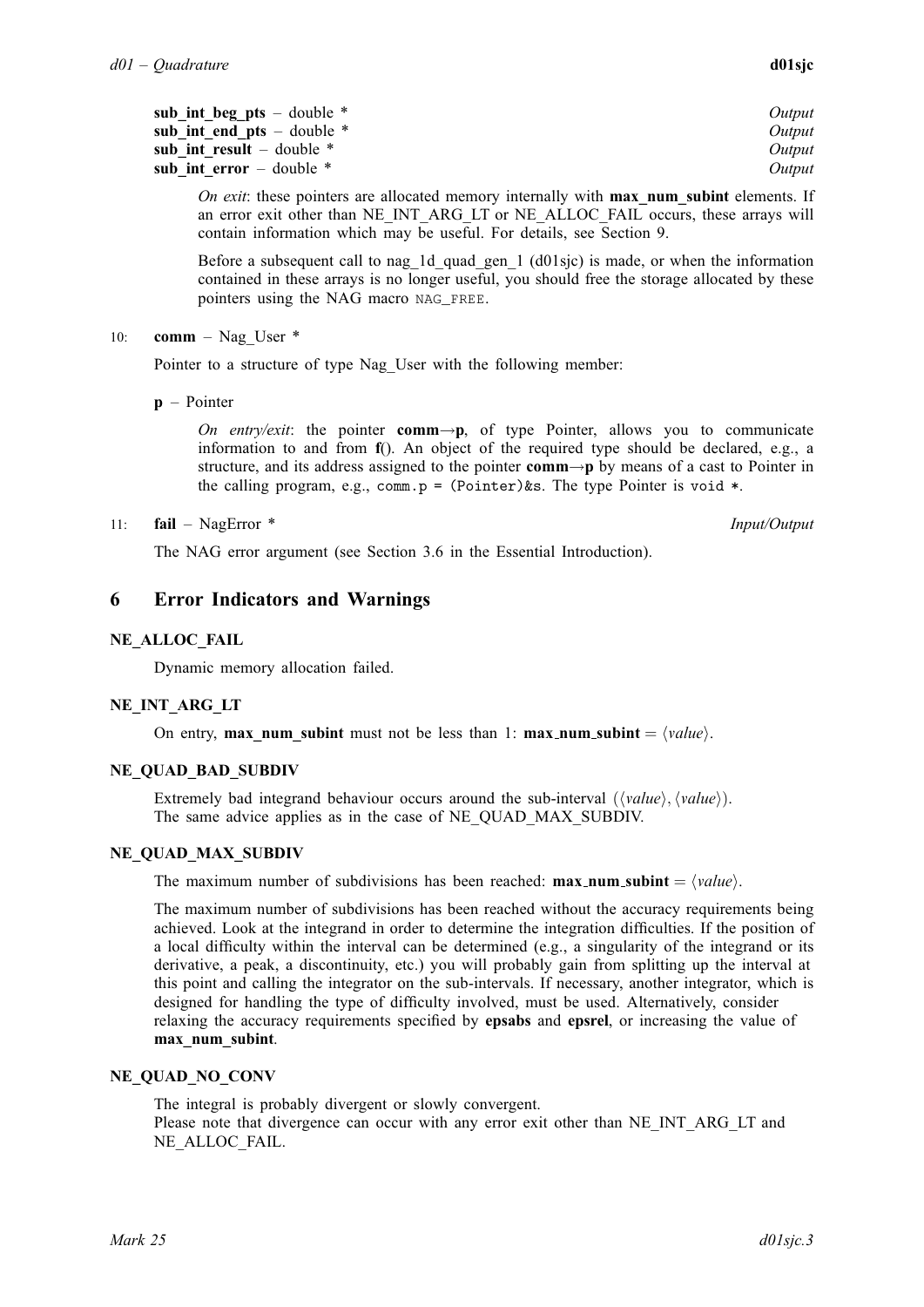## <span id="page-3-0"></span>NE\_OUAD\_ROUNDOFF\_EXTRAPL

Round-off error is detected during extrapolation.

The requested tolerance cannot be achieved, because the extrapolation does not increase the accuracy satisfactorily; the returned result is the best that can be obtained. The same advice applies as in the case of [NE\\_QUAD\\_MAX\\_SUBDIV.](#page-2-0)

## NE\_OUAD\_ROUNDOFF\_TOL

Round-off error prevents the requested tolerance from being achieved: **[epsabs](#page-1-0)** =  $\langle value \rangle$ . [epsrel](#page-1-0) =  $\langle value \rangle$ . The error may be underestimated. Consider relaxing the accuracy requirements specified by [epsabs](#page-1-0) and [epsrel](#page-1-0).

## 7 Accuracy

nag\_1d\_quad\_gen\_1 (d01sjc) cannot guarantee, but in practice usually achieves, the following accuracy:

 $|I - \text{result}| \leq tol$ 

where

$$
tol = \max\{|\text{epsabs}|, |\text{epsrel}| \times |I|\}
$$

and [epsabs](#page-1-0) and [epsrel](#page-1-0) are user-specified absolute and relative error tolerances. Moreover it returns the quantity [abserr](#page-1-0) which, in normal circumstances, satisfies

$$
|I - \text{result}| \le \text{abserr} \le \text{tol}.
$$

## 8 Parallelism and Performance

Not applicable.

## 9 Further Comments

The time taken by nag\_1d\_quad\_gen\_1 (d01sjc) depends on the integrand and the accuracy required.

If the function fails with an error exit other than [NE\\_INT\\_ARG\\_LT](#page-2-0) or [NE\\_ALLOC\\_FAIL,](#page-2-0) then you may wish to examine the contents of the structure **[qp](#page-1-0)**. These contain the end-points of the sub-intervals used by nag\_1d\_quad\_gen\_1 (d01sjc) along with the integral contributions and error estimates over the subintervals.

Specifically, for  $i = 1, 1, 2, \ldots, n$ , let  $r_i$  denote the approximation to the value of the integral over the sub-interval  $[a_i, b_i]$  in the partition of  $[a, b]$  and  $e_i$  be the corresponding absolute error estimate.

Then,  $\int_{a_i}^{b_i} f(x)dx \simeq r_i$  and [result](#page-1-0)  $= \sum_{i=1}^n r_i$  unless the function terminates while testing for divergence of the integral (see Section 3.4.3 of [Piessens](#page-0-0) *et al.* (1983)). In this case, [result](#page-1-0) (and [abserr](#page-1-0)) are taken to be the values returned from the extrapolation process. The value of n is returned in  $qp\rightarrow num\_subint$ , and the values  $a_i$ ,  $b_i$ ,  $r_i$  and  $e_i$  are stored in the structure **[qp](#page-1-0)** as

$$
a_i = \mathbf{qp}{\rightarrow}\mathbf{sub\_int\_beg\_pts}[i-1],
$$

 $b_i = \textbf{qp} {\rightarrow} \textbf{sub\_int\_end\_pts}[i-1],$ 

$$
r_i = \mathbf{qp} \rightarrow \mathbf{sub\_int\_result}[i-1] \text{ and }
$$

$$
e_i = \mathbf{qp}{\rightarrow}\mathbf{sub\_int\_error}[i-1].
$$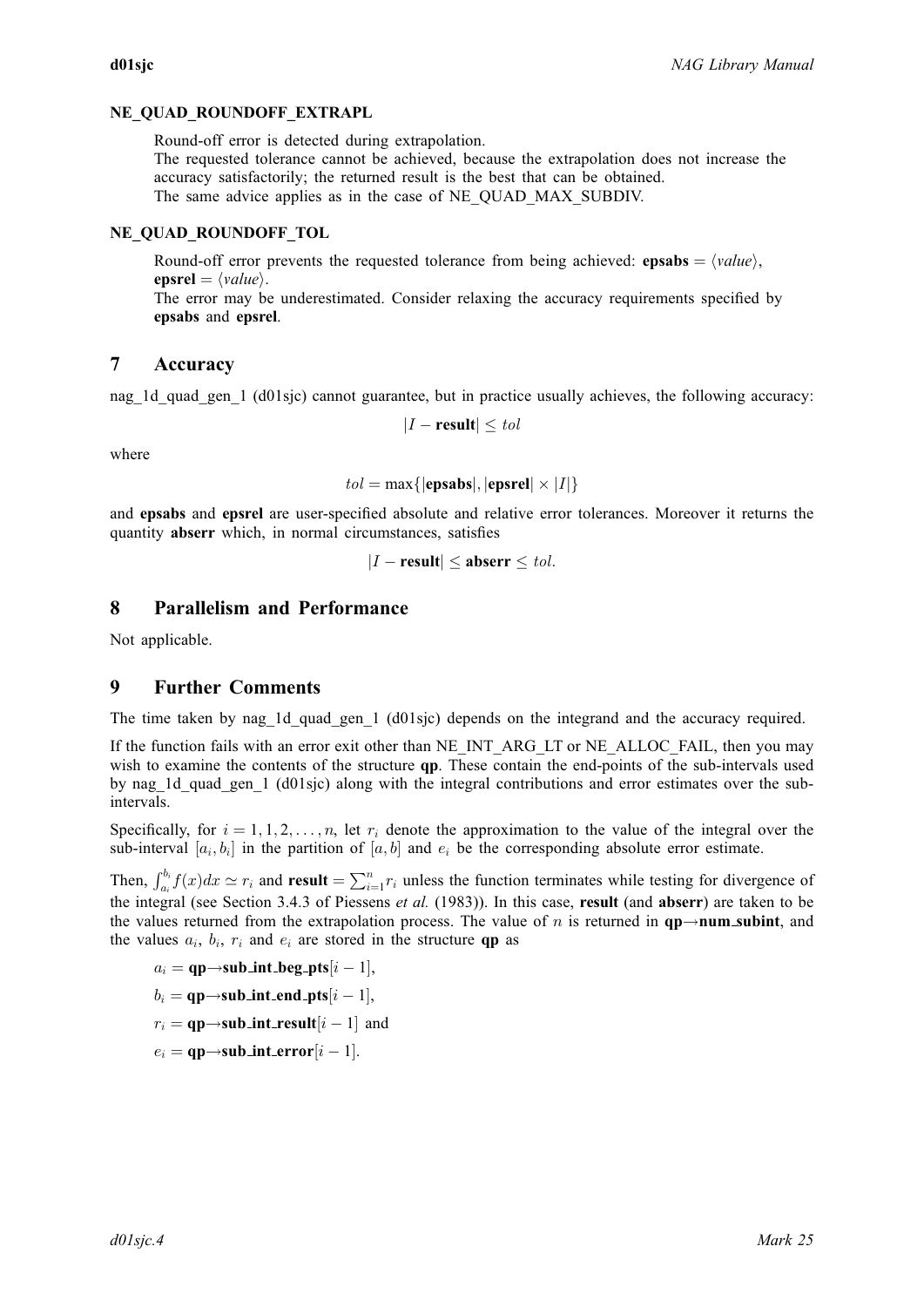## 10 Example

This example computes

$$
\int_0^{2\pi} \frac{x \sin(30x)}{\sqrt{\left(1 - \left(\frac{x}{2\pi}\right)^2\right)}} dx.
$$

## 10.1 Program Text

```
/* nag_1d_quad_gen_1 (d01sjc) Example Program.
 *
 * Copyright 2014 Numerical Algorithms Group.
 *
 * Mark 5, 1998.
 * Mark 6 revised, 2000.
 * Mark 7 revised, 2001.
 *
 */
#include <nag.h>
#include <stdio.h>
#include <nag_stdlib.h>
#include <math.h>
#include <nagd01.h>
#include <nagx01.h>
#ifdef __cplusplus
extern \overline{C}" {
#endif
static double NAG_CALL f(double x, Nag_User *comm);
#ifdef __cplusplus
}
#endif
int main(void)
{
  static Integer use_comm[1] = {1};
  Integer exit_status = 0;
  double a, b;<br>double epsab
                  epsabs, abserr, epsrel, result;
  Nag_QuadProgress qp;
  Integer max_num_subint;
  NagError fail;
  /* nag_pi (x01aac).
   * pi
  \begin{matrix} \star/\end{matrix}double
                   pi = nagpi;Nag User comm;
  INIT_FAIL(fail);
  printf("nag_1d_quad_gen_1 (d01sjc) Example Program Results\n");
  /* For communication with user-supplied functions: */
  comm.p = (Pointer)&use_comm;
  epsabs = 0.0;epsrel = 0.0001;a = 0.0;b = pi*2.0;max\_num\_subint = 200;/* nag_1d_quad_gen_1 (d01sjc).
   * One-dimensional adaptive quadrature, allowing for badly
   * behaved integrands, thread-safe
   */
  nag_1d_quad_gen_1(f, a, b, epsabs, epsrel, max_num_subint, &result, &abserr,
                    &qp, &comm, &fail);
  printf("a - lower limit of integration = \$10.4f\n", a);
```